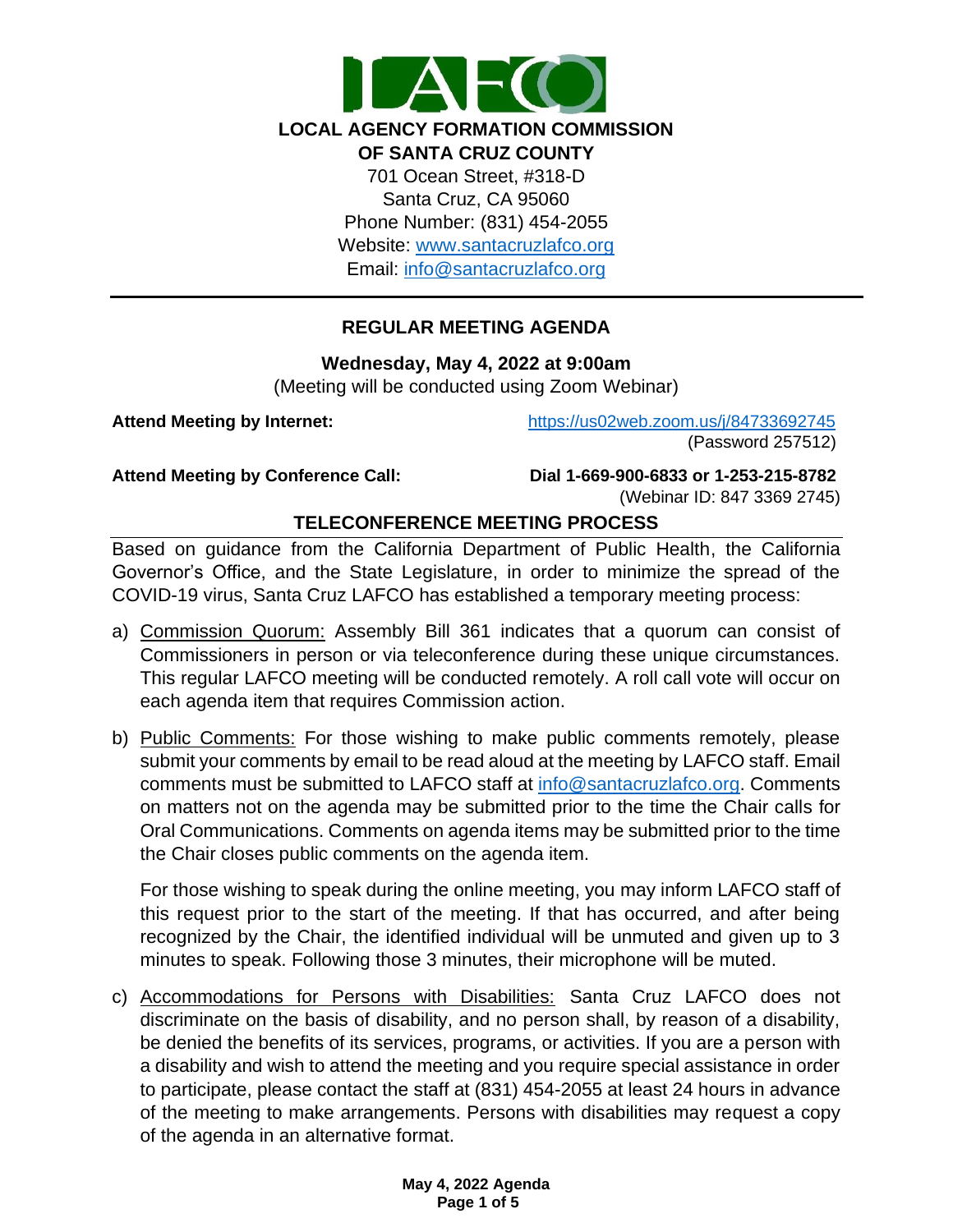# **1. ROLL CALL**

# **2. EXECUTIVE OFFICER'S MESSAGE**

The Executive Officer may make brief announcements in the form of a written report or verbal update, and may not require Commission action.

### **a. Virtual Meeting Process**

The Commission will receive an update on the ongoing remote meeting process.

Recommended Action: No action required; Informational item only.

# **b. Request for Proposal – Time Extension**

The Commission will receive an update on the search to hire a consulting firm to produce a feasibility study involving the fire agencies in Santa Cruz County.

Recommended Action: No action required; Informational item only.

## **c. City Selection Committee – Appointment Results**

The Commission will receive an update on the recent appointment of the regular and alternate city representative on LAFCO.

Recommended Action: No action required; Informational item only.

## **3. [ADOPTION OF MINUTES](https://www.santacruzlafco.org/wp-content/uploads/2022/04/3.0-Draft-Minutes-Apr-6-Meeting.pdf)**

The Commission will consider approving the minutes from the April 6, 2022 Regular LAFCO Meeting.

Recommended Action: Approve the minutes as presented with any desired changes.

# **4. ORAL COMMUNICATIONS**

This is an opportunity for members of the public to address the Commission on items not on the agenda, provided that the subject matter is within the jurisdiction of the Commission and that no action may be taken on an off-agenda item(s) unless authorized by law.

# **5. PUBLIC HEARINGS**

Public hearing items require expanded public notification per provisions in State law, directives of the Commission, or are those voluntarily placed by the Executive Officer to facilitate broader discussion.

# **a. [City of Capitola Service & Sphere Review](https://www.santacruzlafco.org/wp-content/uploads/2022/04/5a.0-Capitola-MSR-Staff-Report_Hyperlink.pdf)**

The Commission will consider the adoption of a service and sphere of influence review for the City of Capitola.

#### Recommended Actions:

1) Find, pursuant to Section 15061(b)(3) of the State CEQA Guidelines, that LAFCO determined that the service and sphere of influence review is not subject to the environmental impact evaluation process because it can be seen with certainty that there is no possibility that the activity in question may have a significant effect on the environment and the activity is not subject to CEQA;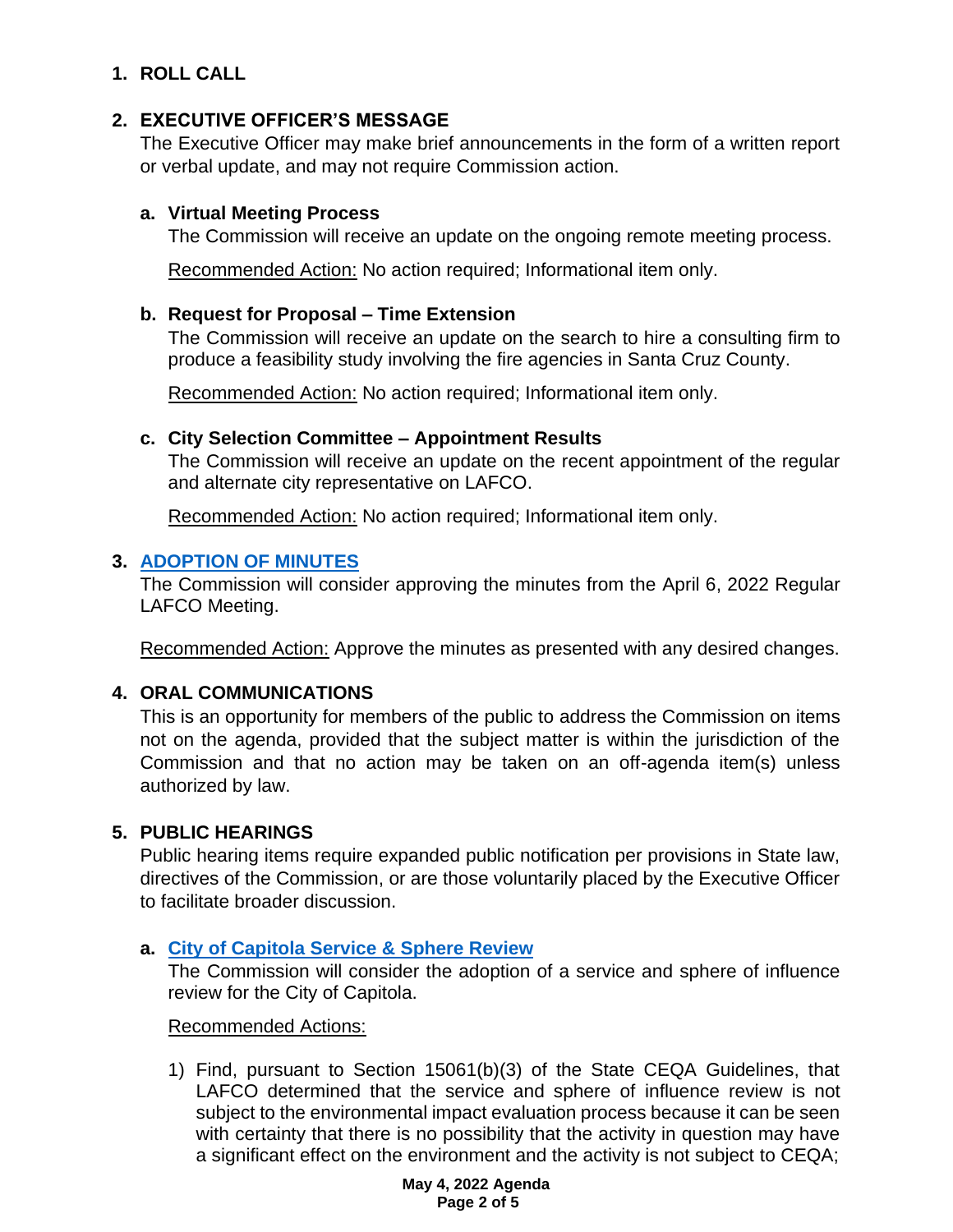- 2) Determine, pursuant to Government Code Section 56425, that LAFCO is required to develop and determine a sphere of influence for the City of Capitola, and review and update, as necessary;
- 3) Determine, pursuant to Government Code Section 56430, that LAFCO is required to conduct a service review before, or in conjunction with an action to establish or update a sphere of influence; and
- 4) Adopt LAFCO Resolution (No. 2022-06) approving the 2022 Service and Sphere of Influence Review for the City of Capitola with the following conditions:
	- a. Reaffirm the City's current sphere of influence with the condition that the City develop an annexation plan before the next service review cycle (May 2027); and
	- b. Direct the Executive Officer to distribute a copy of this adopted service and sphere review to the City of Capitola and any other interested or affected agency identified in the service review.

## **6. OTHER BUSINESS**

Other business items involve administrative, budgetary, legislative, or personnel matters and may or may not be subject to public hearings.

#### **a. [Continuation of Remote Meetings](https://www.santacruzlafco.org/wp-content/uploads/2022/04/6a.0-AB-361-Update-Staff-Report_Hyperlink.pdf)**

The Commission will consider ratifying a resolution to permit the continuation of remote meetings under AB 361.

Recommended Action: Ratify the existing resolution (No. 2021-19) approving the continuation of remote meetings under AB 361.

# **b. [Comprehensive Quarterly Report –](https://www.santacruzlafco.org/wp-content/uploads/2022/04/6b.0-Comp-Quarterly-Update-Staff-Report_Hyperlink.pdf) Third Quarter (FY 2021-22)**

The Commission will receive an update on active proposals, upcoming service reviews, budgetary performance, and other staff activities.

Recommended Action: No action required; Informational item only.

#### **7. SPECIAL BUSINESS**

This is an opportunity for the Commission and members of the public to receive special presentations regarding LAFCO-related matters. These presentations may or may not require Commission action.

#### **a. [Resolution of Appreciation for Commissioner Justin Cummings](https://www.santacruzlafco.org/wp-content/uploads/2022/04/7a.0-Commissioner-Cummings-Staff-Report_Hyperlink.pdf)**

The Commission will consider the adoption of a resolution for Commissioner Cummings' four-years of service on LAFCO.

Recommended Action: Adopt LAFCO Resolution (No. 2022-07) acknowledging Commissioner Cummings' leadership on LAFCO.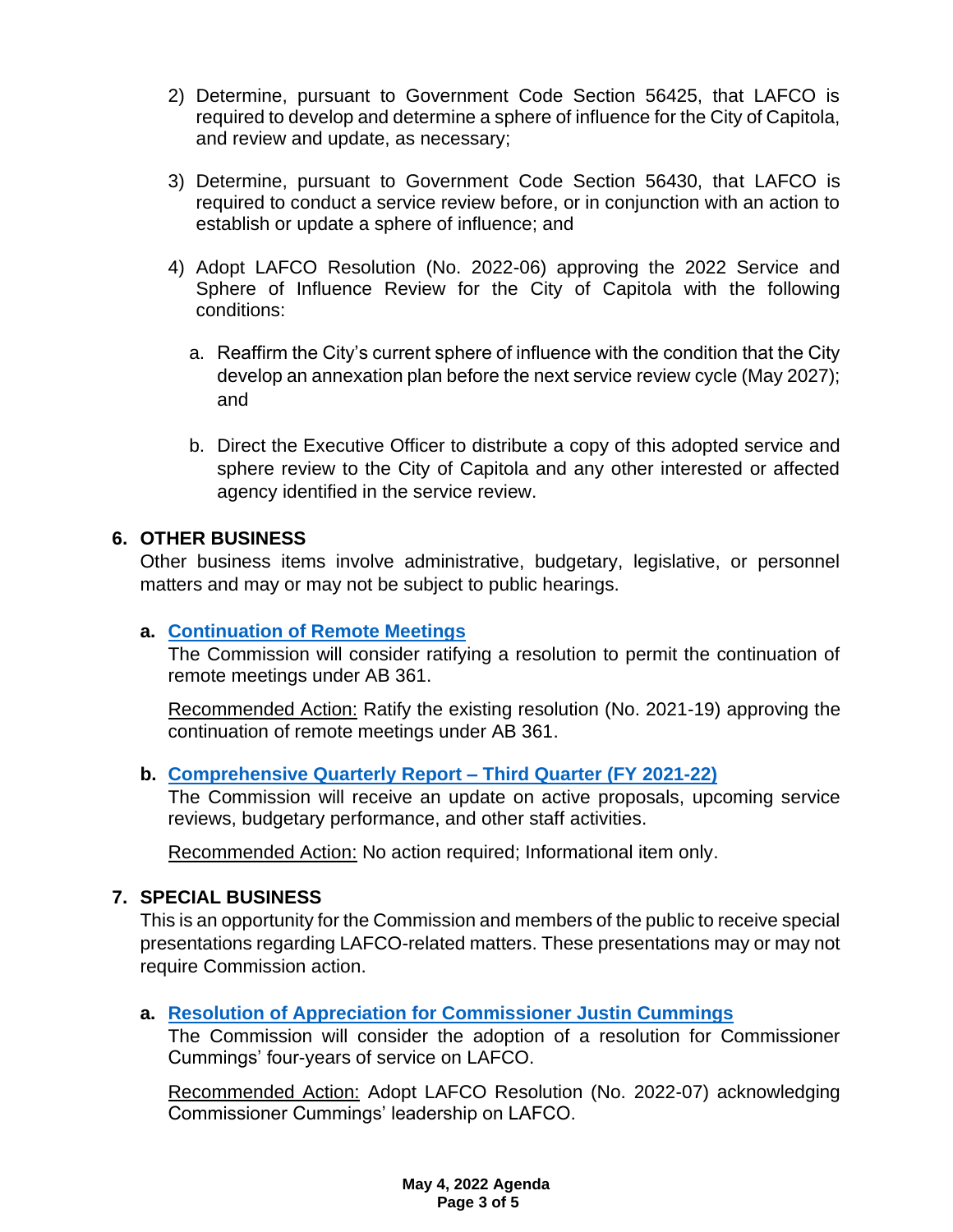## **8. WRITTEN CORRESPONDENCE**

LAFCO staff receives written correspondence and other materials on occasion that may or may not be related to a specific agenda item. Any correspondence presented to the Commission will also be made available to the general public. Any written correspondence distributed to the Commission less than 72 hours prior to the meeting will be made available for inspection at the hearing and posted on LAFCO's website.

#### **9. PRESS ARTICLES**

LAFCO staff monitors newspapers, publications, and other media outlets for any news affecting local cities, districts, and communities in Santa Cruz County. Articles are presented to the Commission on a periodic basis.

#### **a. [Press Articles during the Months](https://www.santacruzlafco.org/wp-content/uploads/2022/04/9a.0-Press-Articles-Staff-Report_Hyperlink.pdf) of March and April**

The Commission will receive an update on recent LAFCO-related news occurring around the county and throughout California.

Recommended Action: No action required; Informational item only.

#### **10.COMMISSIONERS' BUSINESS**

This is an opportunity for Commissioners to comment briefly on issues not listed on the agenda, provided that the subject matter is within the jurisdiction of the Commission. No discussion or action may occur or be taken, except to place the item on a future agenda if approved by Commission majority. The public may address the Commission on these informational matters.

#### **11.ADJOURNMENT**

LAFCO's next regular meeting is scheduled for Wednesday, June 1, 2022 at 9:00 a.m.

#### **ADDITIONAL NOTICES:**

#### Campaign Contributions

State law (Government Code Section 84308) requires that a LAFCO Commissioner disqualify themselves from voting on an application involving an "entitlement for use" (such as an annexation or sphere amendment) if, within the last twelve months, the Commissioner has received \$250 or more in campaign contributions from an applicant, any financially interested person who actively supports or opposes an application, or an agency (such as an attorney, engineer, or planning consultant) representing an applicant or interested participant. The law also requires any applicant or other participant in a LAFCO proceeding to disclose the amount and name of the recipient Commissioner on the official record of the proceeding.

The Commission prefers that the disclosure be made on a standard form that is filed with the Commission Clerk at least 24 hours before the LAFCO hearing begins. If this is not possible, a written or oral disclosure can be made at the beginning of the hearing. The law also prohibits an applicant or other participant from making a contribution of \$250 or more to a LAFCO Commissioner while a proceeding is pending or for 3 months afterward. Disclosure forms and further information can be obtained from the LAFCO office at Room 318-D, 701 Ocean Street, Santa Cruz CA 95060 (phone 831-454-2055).

#### Contributions and Expenditures Supporting and Opposing Proposals

Pursuant to Government Code Sections §56100.1, §56300(b), §56700.1, §59009, and §81000 et seq., and Santa Cruz LAFCO's Policies and Procedures for the Disclosures of Contributions and Expenditures in Support of and Opposition to proposals, any person or combination of persons who directly or indirectly contributes a total of \$1,000 or more or expends a total of \$1,000 or more in support of or opposition to a LAFCO Proposal must comply with the disclosure requirements of the Political Reform Act (Section 84250). These requirements contain provisions for making disclosures of contributions and expenditures at specified intervals. Additional information may be obtained at the Santa Cruz County Elections Department, 701 Ocean Street, Room 210, Santa Cruz CA 95060 (phone 831-454-2060).

More information on the scope of the required disclosures is available at the web site of the Fair Political Practices Commission: [www.fppc.ca.gov.](http://www.fppc.ca.gov/) Questions regarding FPPC material, including FPPC forms, should be directed to the FPPC's advice line at 1-866- ASK-FPPC (1-866-275-3772).